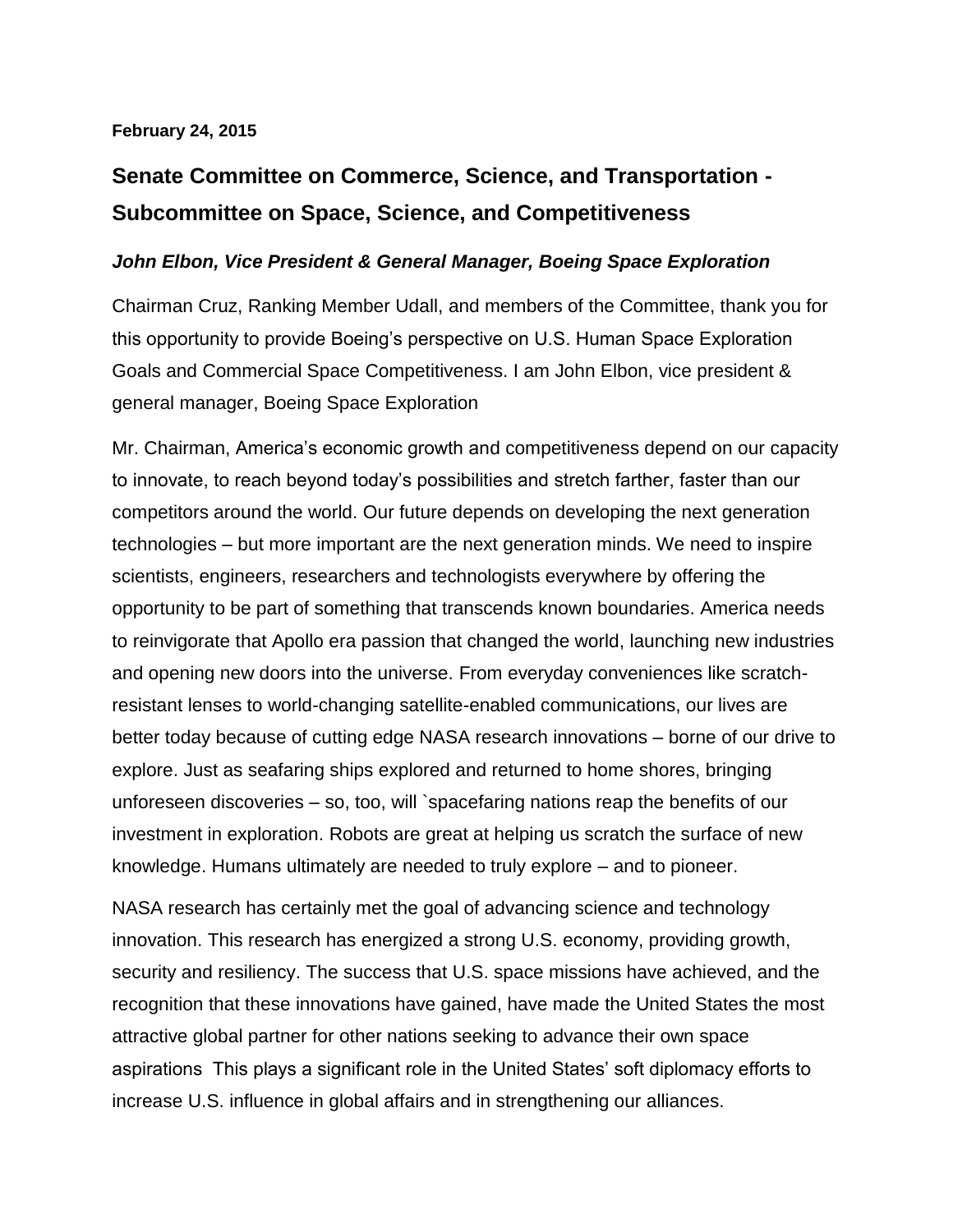The international community has aligned with Mars as the ultimate destination, and NASA has in place the programs needed to lead us toward that goal. It starts with the International Space Station as a national laboratory and testbed for future exploration. For affordable crew and cargo resupply to the ISS, NASA has contracted with commercial partners, freeing up funds for NASA to focus on the difficult task of deep space exploration with Orion and Space Launch System as the initial capabilities for deep human space exploration capabilities.

NASA's extraordinary teams have been breaking new ground for decades, returning with innovations that range from medical advances to commercial wonders, using the International Space Station as a unique on-orbit laboratory. The International Space Station has been orbiting Earth for more than 16 years. Astronauts have been continuously living aboard the ISS for 14 years. During an average 6‐month period on the station, as many as 200 investigations operate, with between 70 and 100 of them being new studies.

I'd like to spend a minute or two highlighting some of the real science we are seeing from the International Space Station.

> **Duchenne (du-shens) Muscular Dystrophy:** Duchenne Muscular Dystrophy is a recessive form of muscular dystrophy that affects over 1 in 3,000 boys (over 50,000 young males in the US today). Average life expectancy is 25 years.

Research has been conducted on the ISS to identify a treatment or cure for Duchennes Muscular Dystrophy that could lead to identification of a cure due to the unique capabilities of the ISS. The ISS enabled researchers to crystallize an improved complex structure and an associated water molecule not previously known.

**Bone loss:** The FDA approved AMGEN's drug Denosumab in 2010 – used for treatment of postmenopausal osteoporosis and subsequently for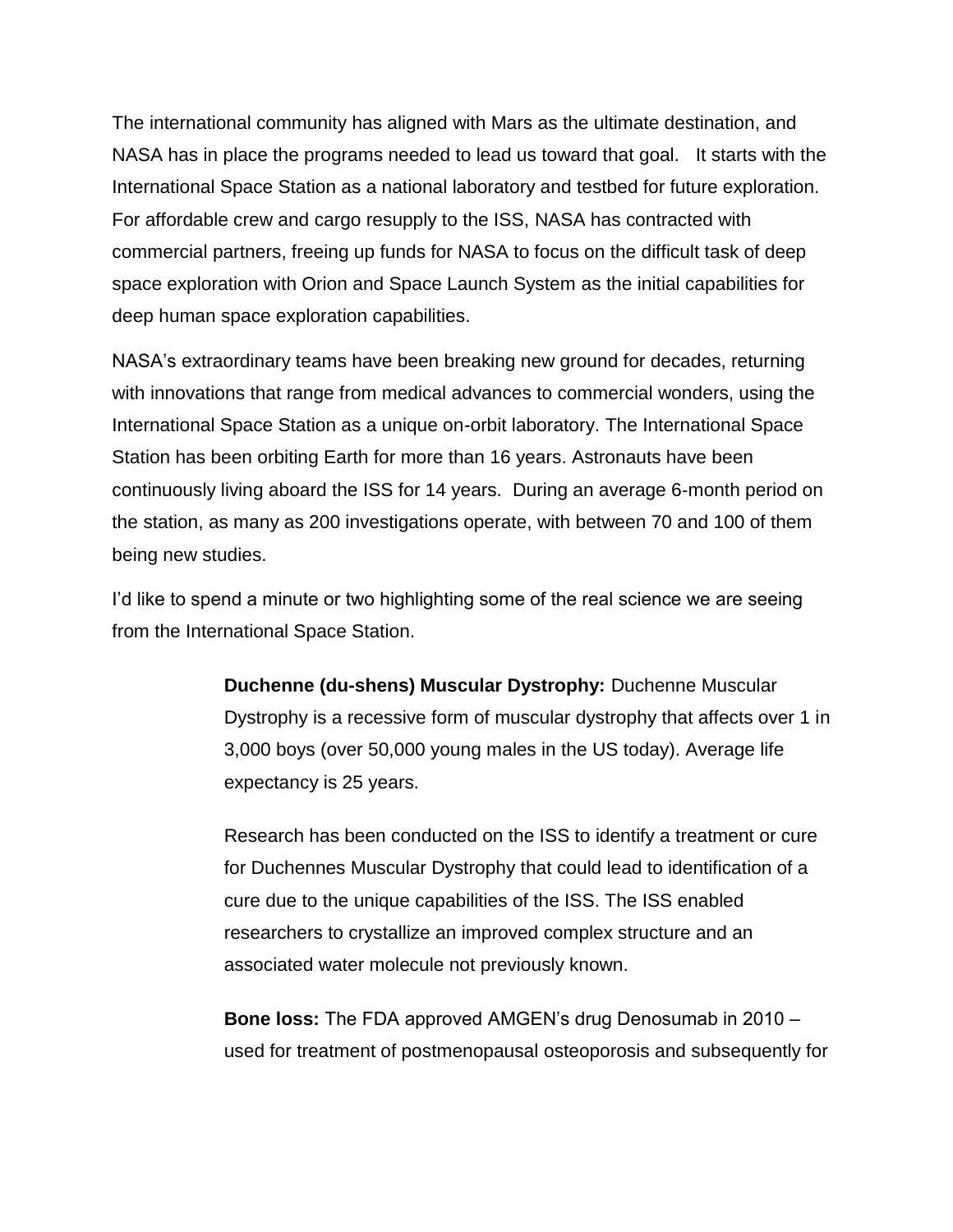treatment of bone metastases. Both were developed in partnership with the ISS sciences team.

**New Treatment through Ultrasound:** ISS astronauts were trained to use portable ultrasound to diagnose issues like broken bones and collapsed lungs that might happen on orbit where medical facilities are limited. This same method is now being used to train third-world doctors and care providers to treat patients where modern technology is not available. This training has translated to treatment of more than 40-thousand patients in underserved countries, like Brazil, due to diagnosis through portable ultrasound.

**Closed-Loop Water Recycling on ISS:** A closed-loop water recycling system is used on the International Space Station. Not only does this include drinking water, but it includes recycling sweat, urine and even exhaled water molecules.

Similar to how we reuse our waste water on board the ISS, schools in third world countries are utilizing this technology where fresh water is scarce. A school in Morocco's capitol became the first public facility in May of 2014 to use this type of recycling system that reuses urine and waste water.

The system relies on a set of organic and ceramic membranes with holes just one ten-thousandth of a millimeter in diameter, which is 700 times thinner than a strand of human hair. These tiny pores can filter out unwanted compounds in water, including nitrate – a problematic pollutant that comes from agriculture fertilizers.

**Targeted method of chemotherapy drug delivery; clinical breast cancer trials now in development:** This treatment has the potential to change the landscape for how we address cancer—a devastating illness that has touched many of our lives.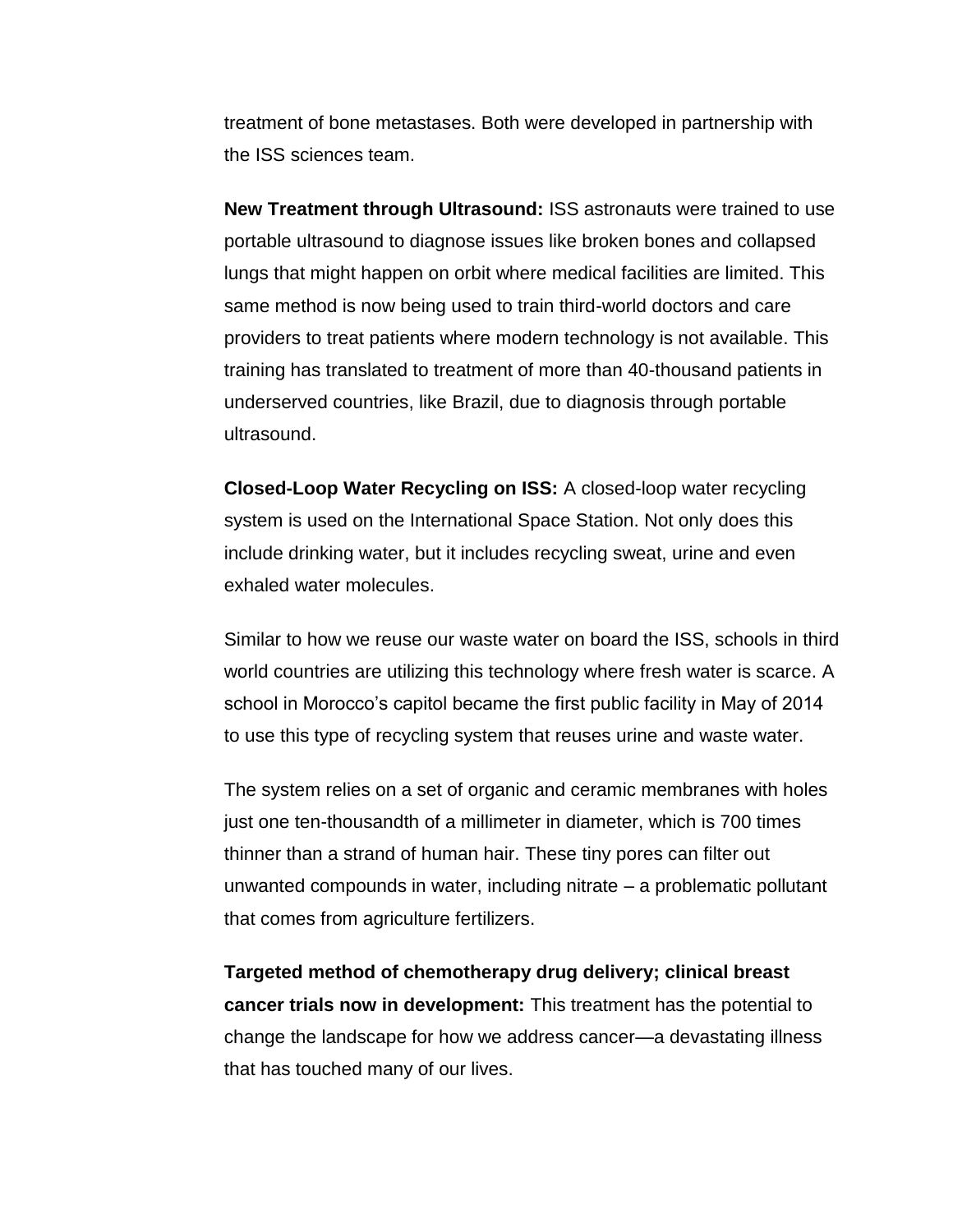Patients who suffer through invasive cancer treatment can endure ravaging side effects, including nausea, immune suppression, hair loss and even organ failure, in hopes of eradicating cancerous tissues in the body. If treatments target a patient's cancerous tissues, it could provide clinicians with an alternative to lessen the delivery of toxic levels of chemotherapy or radiation.

Aboard the ISS, a particular series of research investigations is making further advancements in cancer therapy. A process investigated aboard the space station known as microencapsulation is able to more effectively produce tiny, liquid-filled, **[biodegradable](http://www.merriam-webster.com/dictionary/biodegradable)** micro-balloons containing specific combinations of concentrated anti-tumor drugs. Using specialized needles, doctors can deliver these micro-balloons, or microcapsules, to specific treatment sites within a cancer patient. This kind of targeted therapy may soon revolutionize **[cancer treatment delivery](http://www.nasa.gov/mission_pages/station/research/benefits/cancer_treatment.html#.UmA4nPnkuSq)**.

Imagine the quality of life from such therapies for patients. Remarkably, research that began in space may soon result in such options here on Earth.

The ISS is also a model for international space cooperation, currently counting 15 nations among the international team. The ISS and shared launch systems helped the United States bridge the diplomatic divide with Russia after the fall of the Soviet government and continues to facilitate the development of an integrated, global definition of science and technology policy.

Because of the ISS, space is an area where international cooperation remains constant and serves as a bridge for other diplomatic discussions. As the leader and major supporter of the ISS program positions, the United States is in position to supply a vision for global space exploration.

With the ISS, we have also demonstrated the ability to build and sustain long term crewed habitats effectively in space. The crews aboard ISS are testing technologies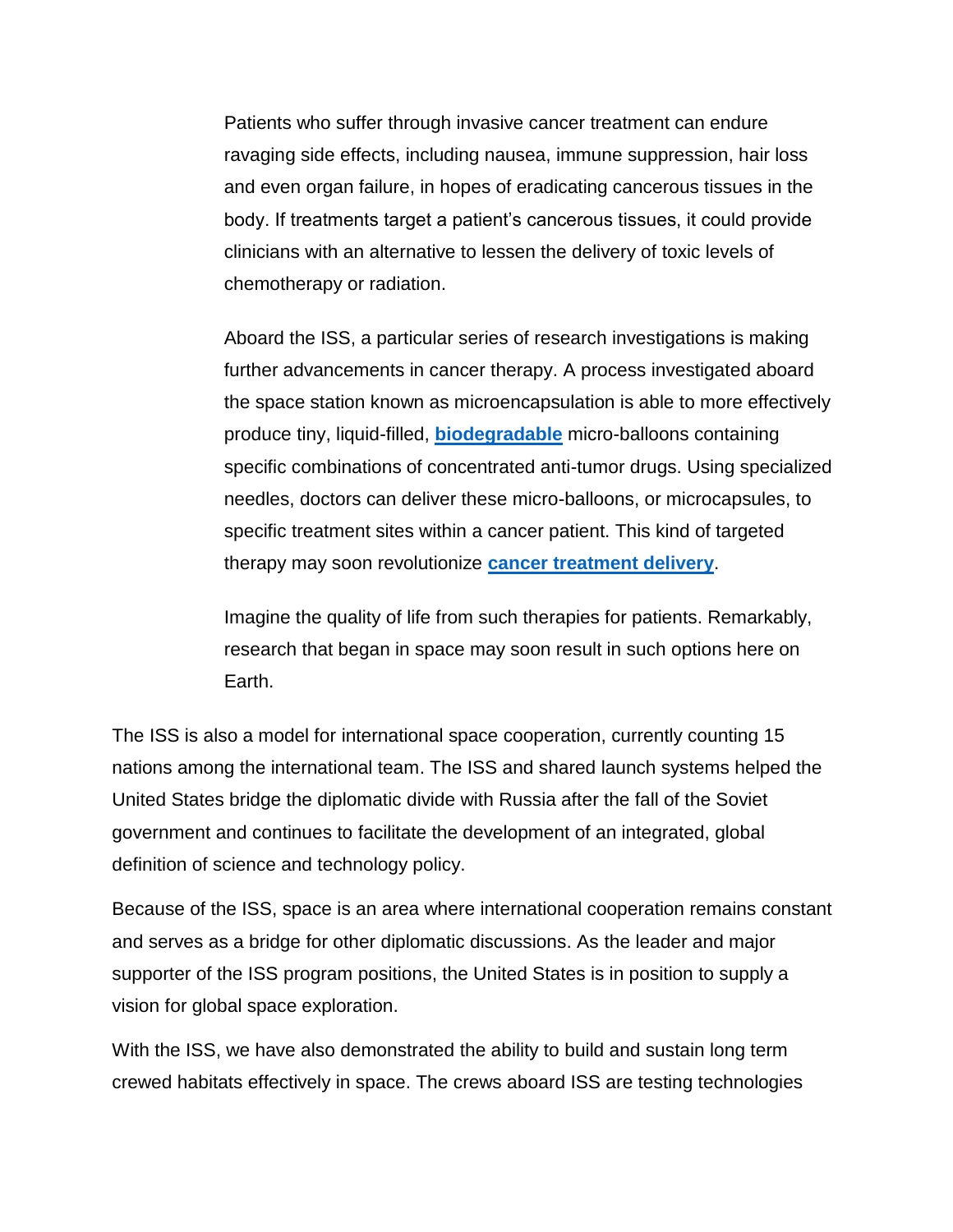today that are required for deep space exploration, providing better information about the effects of extended space travel on the human body. In fact, next month astronaut Scott Kelly and cosmonaut Mikhail Kornienko will fly to the ISS and spend one year onorbit as part of a study that will help us to understand the effects of long-duration, offplanet exposure to our astronauts in preparation for even longer spaceflights to Mars.

NASA has further enabled this path forward by turning over to private industry the routine business of crew and cargo transport for the ISS while NASA concentrates on the development of deep space systems. Two contracts were awarded last September to US companies to provide crewed transportation to and from the ISS starting in 2017. In addition, commercial companies submitted proposals in December of last year for the follow-on commercial cargo contract, which will be awarded this summer.

Boeing is proud once again to partner with NASA to provide crewed services to the ISS. With a heritage dating back from Mercury, Gemini, and Apollo to our more recent history on the Space Shuttle, we have a commercial space program in work that promises to not only secure affordable crew and cargo transport to ISS, but to build an even more robust – unparalleled - aerospace capability for America. The Boeing CST 100 spacecraft combines proven design and spaceflight technology with modern innovation for a reliable and sustainable crew and cargo transportation system.

By leveraging these commercial contracts to support the ISS, NASA is focusing investment in the Orion and Space Launch System, which are critical elements in the future exploration architecture. The December flight test of the Orion crew capsule was flawless, and returned a great deal of data – a huge first step toward Mars. The next test flight for Orion will be on top of the Space Launch System (SLS) for Exploration Mission 1. The SLS provides unprecedented payload capability that can enable human and science deep space missions not previously achievable. We are building the hardware, testing the hardware and production tooling, and installing ground operations for a rocket that will deliver nine times the thrust of the largest private rocket. It is designed to transport the mass and volume necessary to affordably build such an outpost, while safely launching crew deeper into space.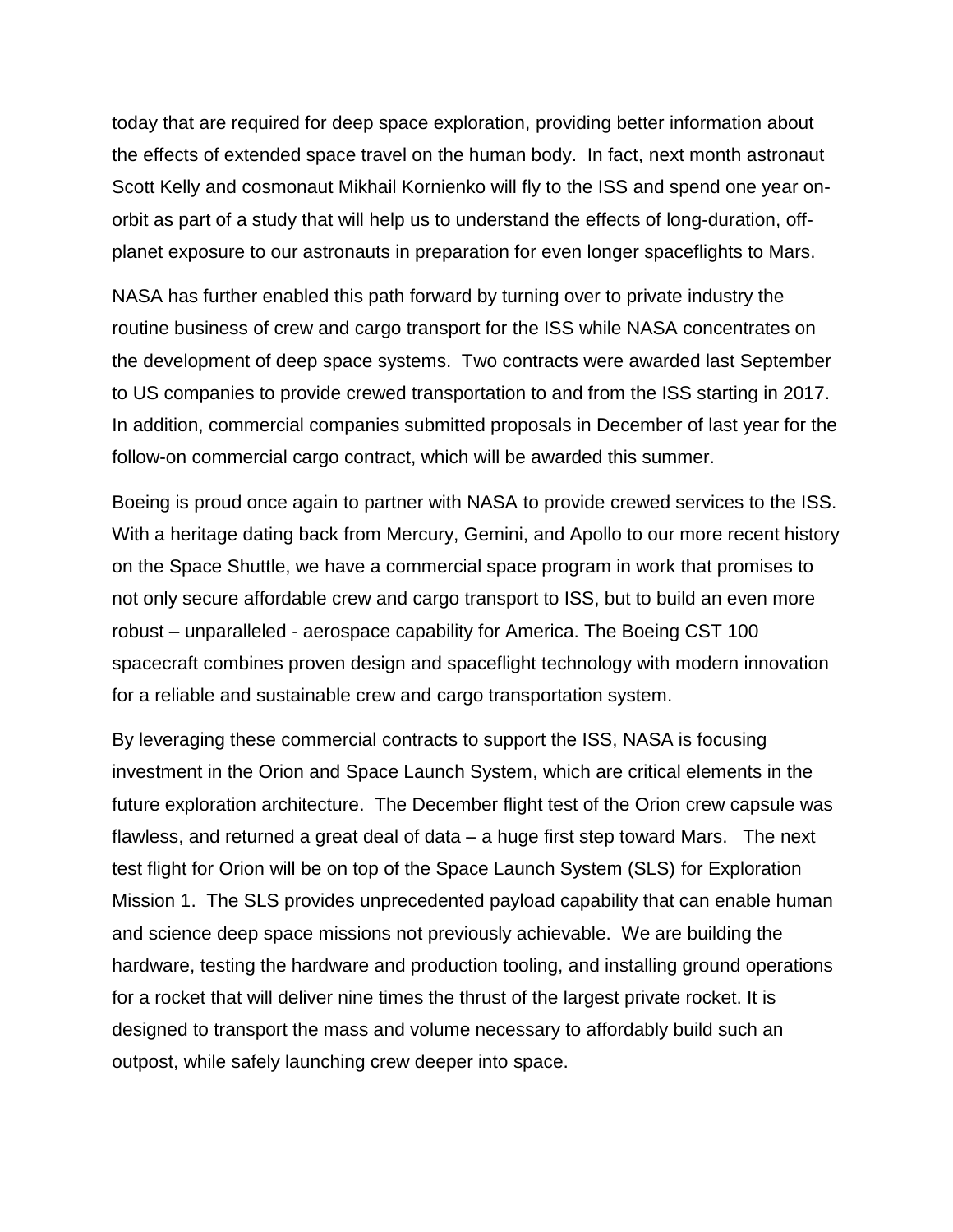A whole new generation of engineers are building … side by side with experienced space veterans … this next generation rocket.

But you can't build the world's biggest, fastest, most capable rocket with only existing technology. We're also applying innovative approaches to the business, the technology, and the people.

- o We are relying on the very best of Boeing and NASA engineers to execute parallel rocket configuration / design with design and installation of the manufacturing facilities. We tapped into the vast resources across the Boeing enterprise to create the most experienced design team.
- o By partnering in new ways between engineering and manufacturing we reduced the manufacturing facility footprint and workforce required in assembly & operations. We are using fewer, larger tools to build the rocket by making them multi-use. That cuts down on facility footprint, tooling cost, and workforce required for production. But that also means efficient low rate production (which aligns with NASA funding).
- o Using an affordability-driven engineering approach, engineers started with existing hardware and capability to leverage as much as possible current taxpayer investment in space programs. They then innovated to incorporate that hardware to the greatest degree possible, consistently making engineering trades to optimize capability while managing cost and schedule commitments.

This rocket opens doors we've never seriously considered in the past. For the first time in 40 years, the Orion and Space Launch System (SLS) projects will allow astronauts to leave low Earth orbit and completely escape Earth's gravitational field – ultimately opening the door to landing humans on Mars.

Last year, a congressionally mandated report from the National Research Council recommended that the United States pursue a disciplined "pathway" approach that encompassed executing a specific sequence of intermediate accomplishments and